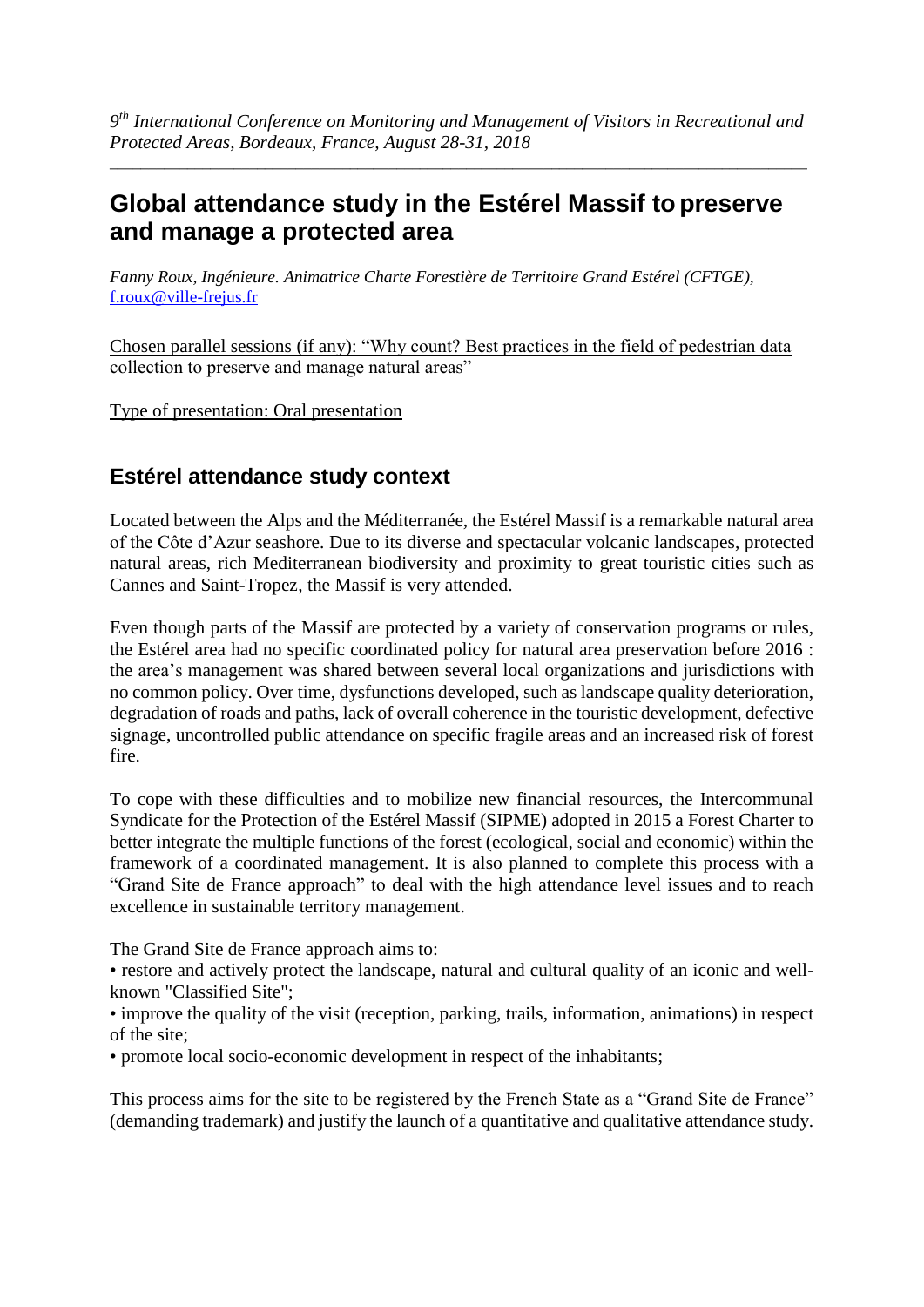## **Material and methods**

The quantitative and qualitative attendance study commissioned by SIPME and carried out by TRACES TPI began in July 2016. It included a data collection period of 12 consecutive months for a total duration of 24 months. The study was conducted on a forest and coastal natural area of 22,000 hectares with numerous access points within the Massif. Various measures were put in place to determine the importance and location of visitor flows, the number of visitors, their profiles, their activities and their expectations:

The attendance study protocol was based on nine complementary measures:

1. Completion of 1629 visitors surveys/interviews, spread over 27 different survey points (3000 profiles obtained) to analyze profiles, practices, expectations, and description of the routes taken on the day of the interview.

2. 120 half-days of visual counting of people and vehicles, spread over 24 counting points (including car parks).

3. Installation of permanent eco-counters (pedestrians, pedestrians-mountain bikes, or car), belonging to 3 different organizations (SIPME included), spread over 17 counting points.

4. 1500 self-administered questionnaires given at tourist offices of the territory and at hosting places (tourist residences and campsites) with 158 responses.

5. Online survey of locals and residents which gave 937 responses.

6. Online survey for tourism professionals (hosts, activity providers, restaurants, crafts, others) - 47 responses were received.

7. Interviews (4) with officials of tourist offices of the territory.

8. Interviews (10) with a panel of tourism professionals offering services in the massif or its coastline (guides, marine activity managers, etc.).

9. Interviews with a breeder / a beekeeper / representatives of hunting federations.

The permanent eco-counters will allow to updated the data for the years to come in order to observe the attendance evolution.

For natural area attendance analysis, the combination of several measures draws a body of evidence to validate the overall attendance (number of visits and number of unique visitors) and its spatial distribution. The results of eco-counters, visual counts, profile surveys and circuit descriptions were cross-checked. Data validation was undertaken, using mathematical, statistical and econometric skills to verify, correct, convert and consolidate data locally and globally.

The cross-referencing of qualitative observation data (profile and route survey) and quantitative data (car parks and trails visual counting) with automatic counting devices ensured the most accurate, consistent and relevant attendance study possible. It made it possible to quantify the number of visits and to deduce the number of unique visitors.

Interviews were also used as methodological elements to check and complete statisticians' approach.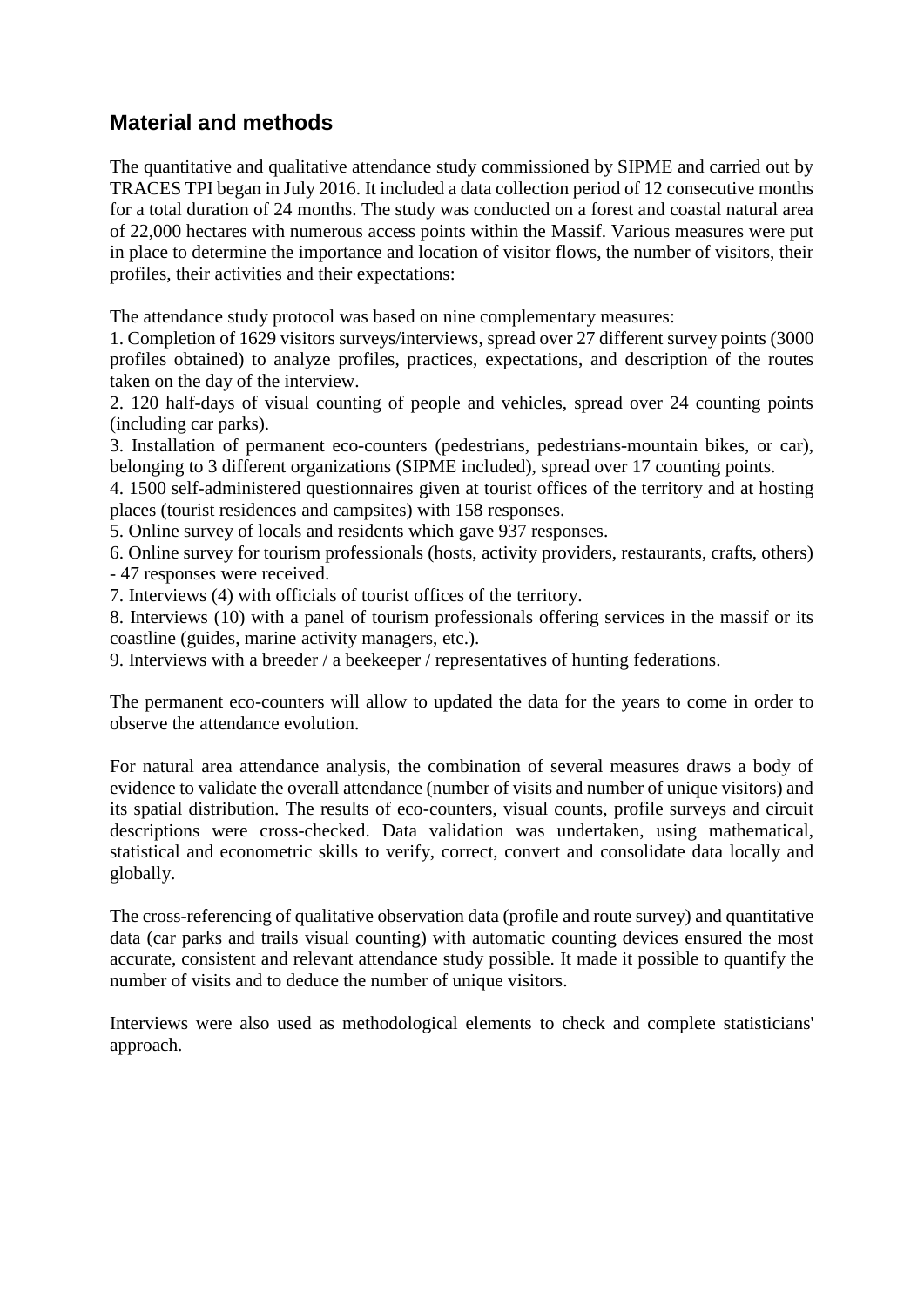# **Results**

The study conducted by TRACES TPI provided detailed information on the use of the Estérel Massif.

• Overall attendance of the Massif: yearly attendance (number of visits and number of unique visitors), attendance by period (monthly, weekly), and attendance by type of user.

• Attendance profile: variations between sectors, parking lot attendance, mapping of main transit routes.

• Visitors profile: sociological profile, activities, transport mode, profile and practices by geographical origin (tourist, resident, regional excursionists).

• Detailed attendance analysis by sector (15 sectors in total. Example: Figure 1).

• Perception, expectations and knowledge of the Massif: visitors, inhabitants, tourist offices, professionals involved in the Massif, tourism professionals (hosts, etc.).

• Attendance evolution analysis with recommendations for planning, governance, information and communication.

The study highlighted major challenges for the area's managers.

• Attendance is massive in terms of cumulative volumes (2,150,000 visits / year and 435,000 unique visitors / year).

• Attendance is growing, making today's minor difficulties problematic for the future.

• Large differences exist across sectors, in terms of attendance and visitor profiles, which implies different planning and communication strategies for each sector.

• The site is visited all year long, with a peak in pre-season (April-May) and is subject to very diverse user experiences (hiking, strolling, mountain biking, rock climbing, hunting …)

• The dissemination of users in time and space, the diversity of access and activities observed and feedback from users highlight the need for a spatial master plan, including sites and trails related to outdoor activities.

## **Conclusion: data usefulness for Estérel managers**

The diversity of quantitative and qualitative data produced allowed area-managers to:

• highlight territory dysfunctions and management issues;

• justify development, management or communication projects with politicians, financial partners and inhabitants (citizens voters);

• provide statistical data to develop routes and manage expectations of target audiences;

• mobilize additional financial means to implement sustainable, active and ambitious management of this exceptional natural area.